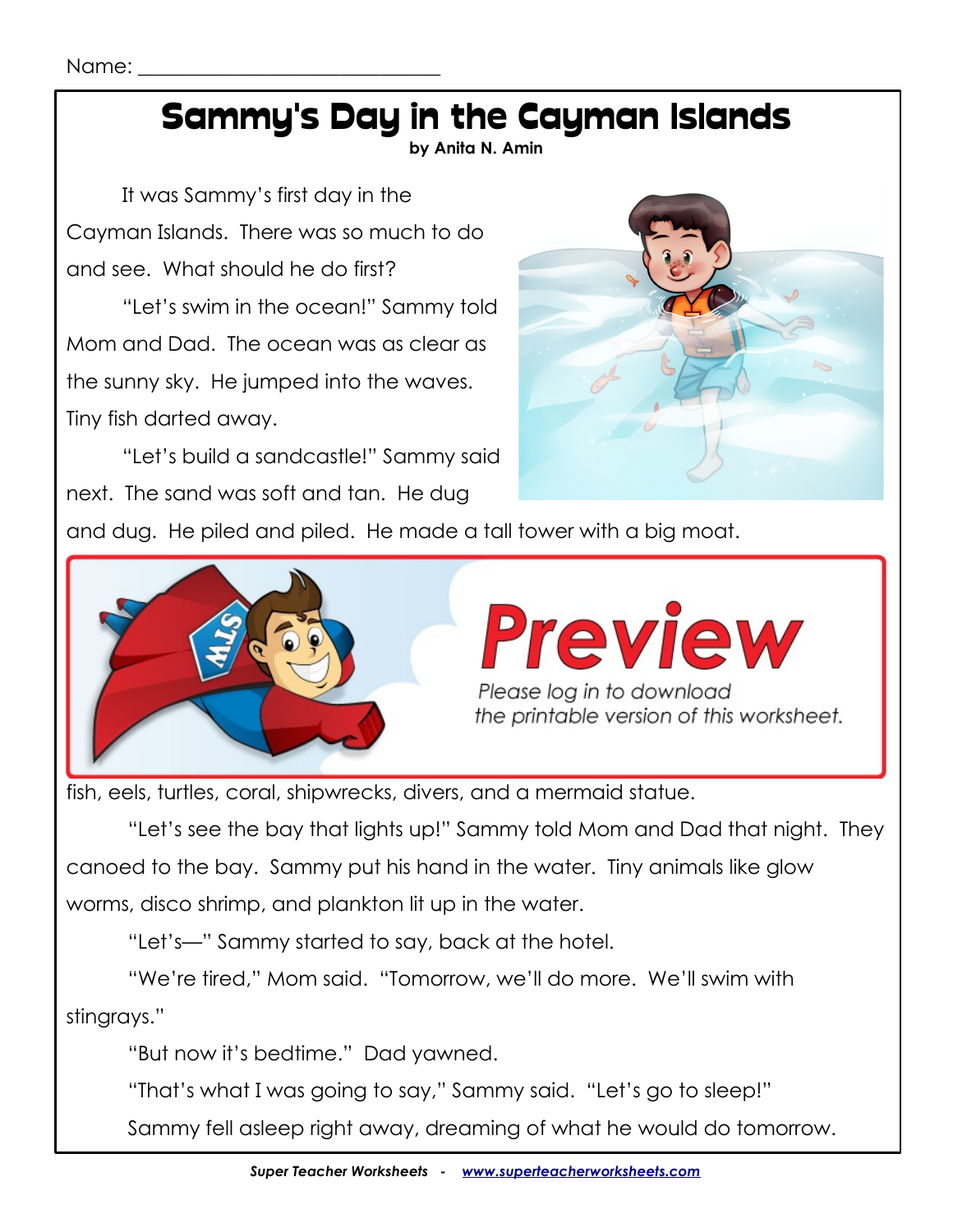## Sammy's Day in the Cayman Islands **by Anita N. Amin 1.** Choose the word that best describes how Sammy feels about his day in the Cayman Islands. **a.** bored **b.** excited **c.** peaceful **d.** sleepy **2.** What does Sammy want to do first in the Cayman Islands? **a.** swim in the ocean **b.** build a sandcastle **c.** see the roosters **d.** ride a submarine **3.** Which animals do Sammy and his family see when they canoe to the bay? **a.** eels and turtles **b.** tiny fish and roosters Please log in to download the printable version of this worksheet.  **4.** What is the last thing Sammy wants to do at the end of the day?

- 
- **5.** What does Sammy's family plan to do tomorrow?

 $\_$  , and the set of the set of the set of the set of the set of the set of the set of the set of the set of the set of the set of the set of the set of the set of the set of the set of the set of the set of the set of th

\_\_\_\_\_\_\_\_\_\_\_\_\_\_\_\_\_\_\_\_\_\_\_\_\_\_\_\_\_\_\_\_\_\_\_\_\_\_\_\_\_\_\_\_\_\_\_\_\_\_\_\_\_\_\_\_\_\_\_\_\_\_\_\_\_\_\_\_\_\_\_\_\_\_\_\_\_\_\_\_\_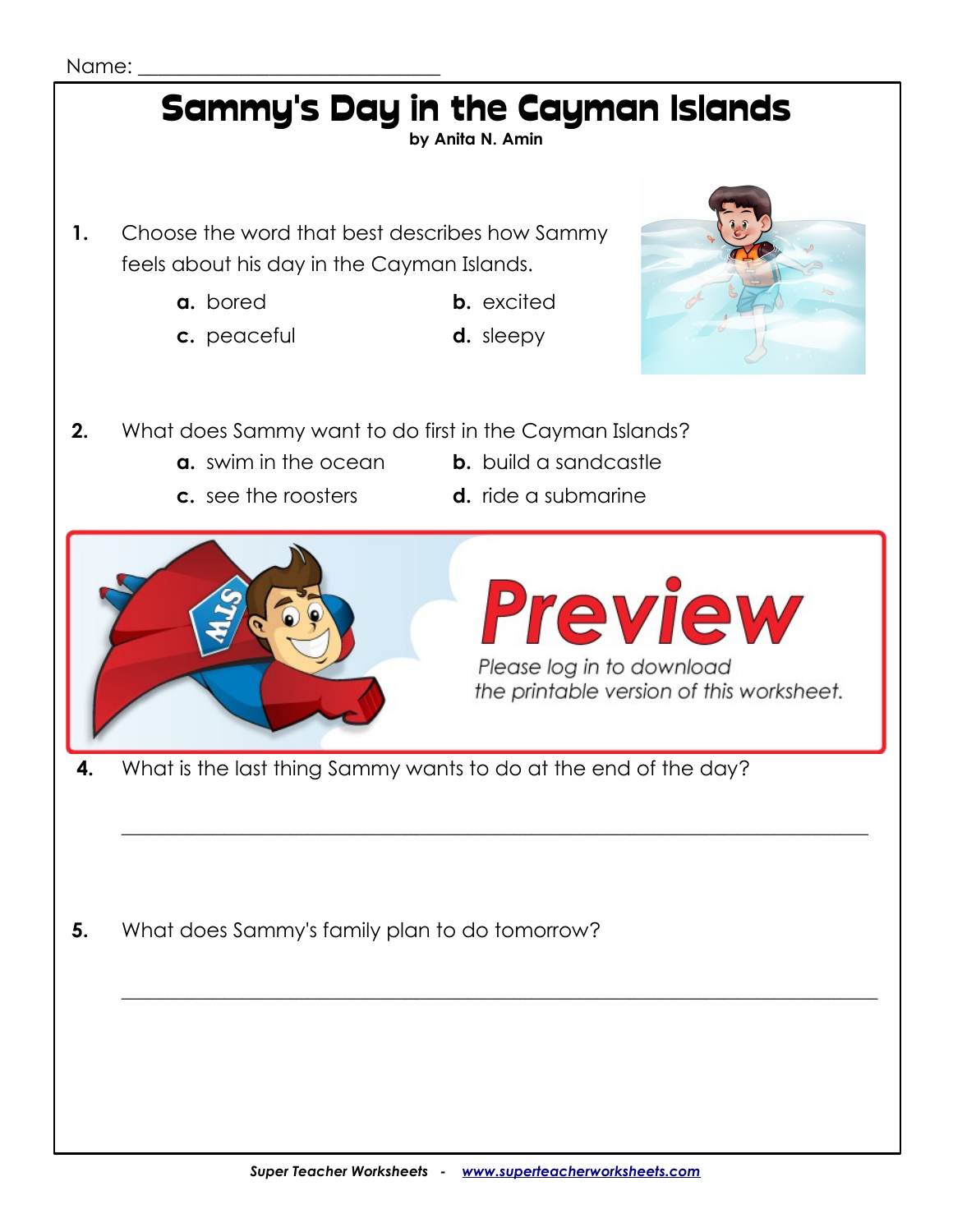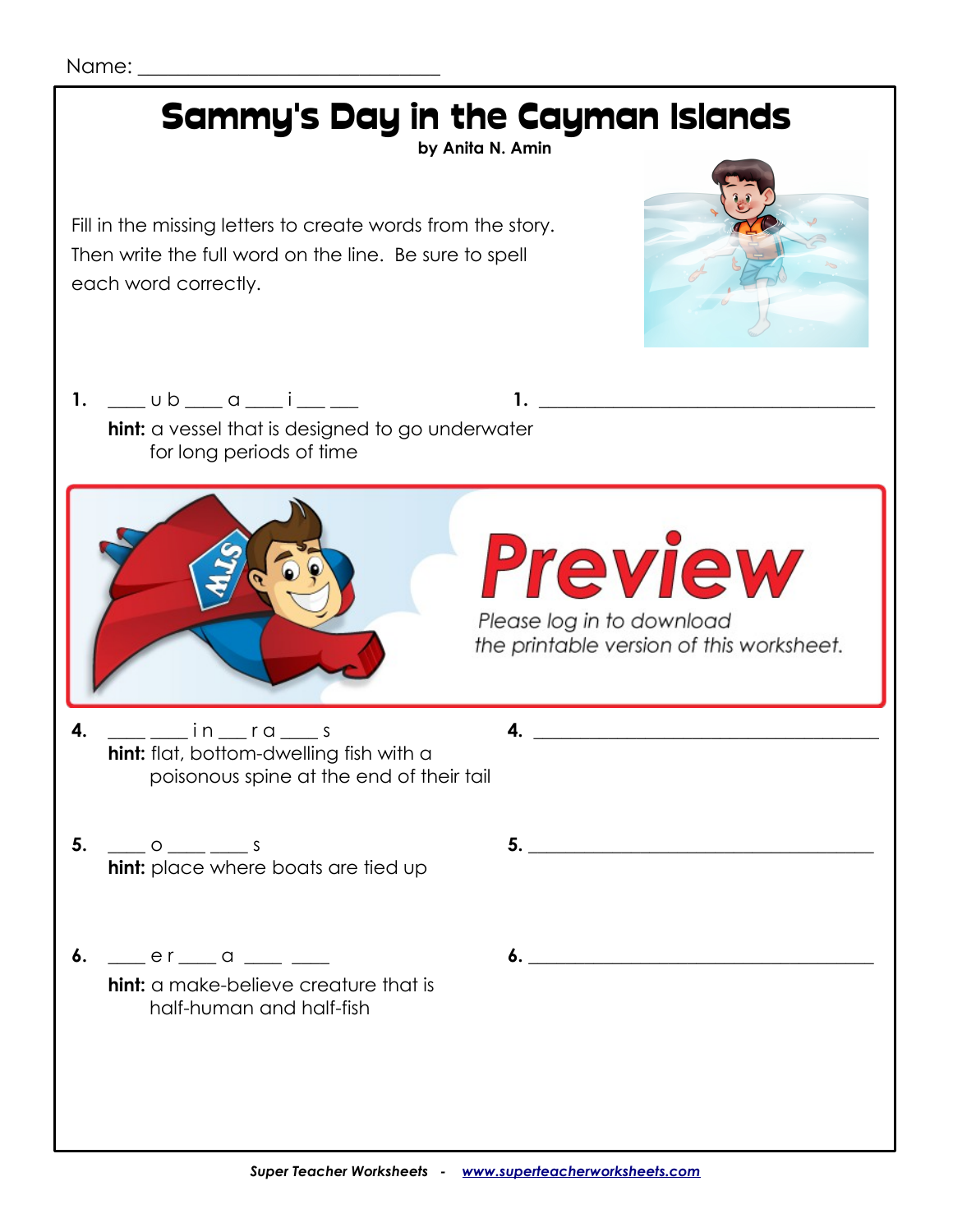



**by Anita N. Amin**

**1.** Choose the word that best describes how Sammy feels about his day in the Cayman Islands. **b**

- 
- **a.** bored **b. excited**
- **c.** peaceful **d.** sleepy
	-